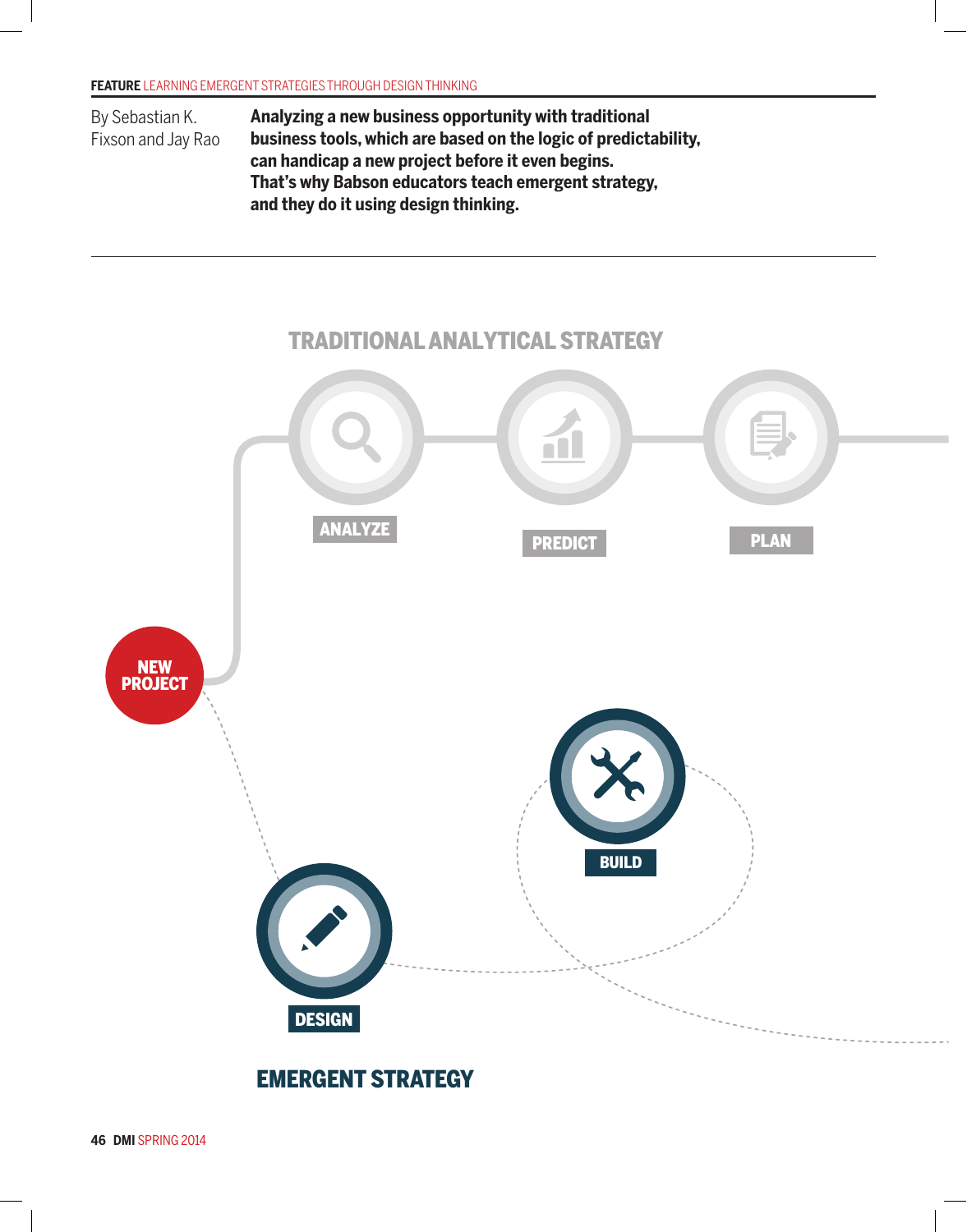#### **Notes**

1. "Healthcare.gov Plagued by Crashes on First Day," CBS News, October 1, 2013.

2. "Penney CEO Out, Old Boss Back In," *The Wall Street Journal*, April 8, 2013.



# **LEARN**

# **Learning Emergent** Strategies Through Design Thinking

#### **he US government 's long -awaited**

health insurance website went live in October 2013. It crashed almost immediately. An unanticipated level of traffic was among the causes cited, but even consumers who successfully got through were not home free. They faced a multitude of problems: confusing instructions, missing dropdown tools, unexpected hang-ups, and puzzling design. Those who gave up and called customer service fared no better, since service reps couldn't access the site either.<sup>1</sup>

In late November 2013, JC Penny (JCP)—a member of the S&P 500 since 1957—was kicked off the list because of its sharp decline in market value. Although JCP still had more than 1,000

HE US GOVERNMENT'S LONG-AWAITED stores and 2012 revenues stood at \$17 billion, its<br>health insurance website went live<br>in October 2013. It crashed almost downturn. Just two years earlier, JCP's board<br>immediately. An unantic fortunes had fallen sharply during the economic downturn. Just two years earlier, JCP's board had brought in Apple retail star Ron Johnson as CEO. Johnson's plan to reshape the 112-year-old company put mini-Martha Stewart shops in many stores and simultaneously overhauled the home departments in 500 stores. These initiatives backfired. By the end of the first year of Johnson's turnaround strategy, JCP had amassed nearly a billion dollars in losses and a 25 percent drop in revenues.<sup>2</sup>

> An online Internet course offered by Georgia Tech and hosted by leading online learning firm Coursera promised to teach 40,000 students how to create their own massively open online

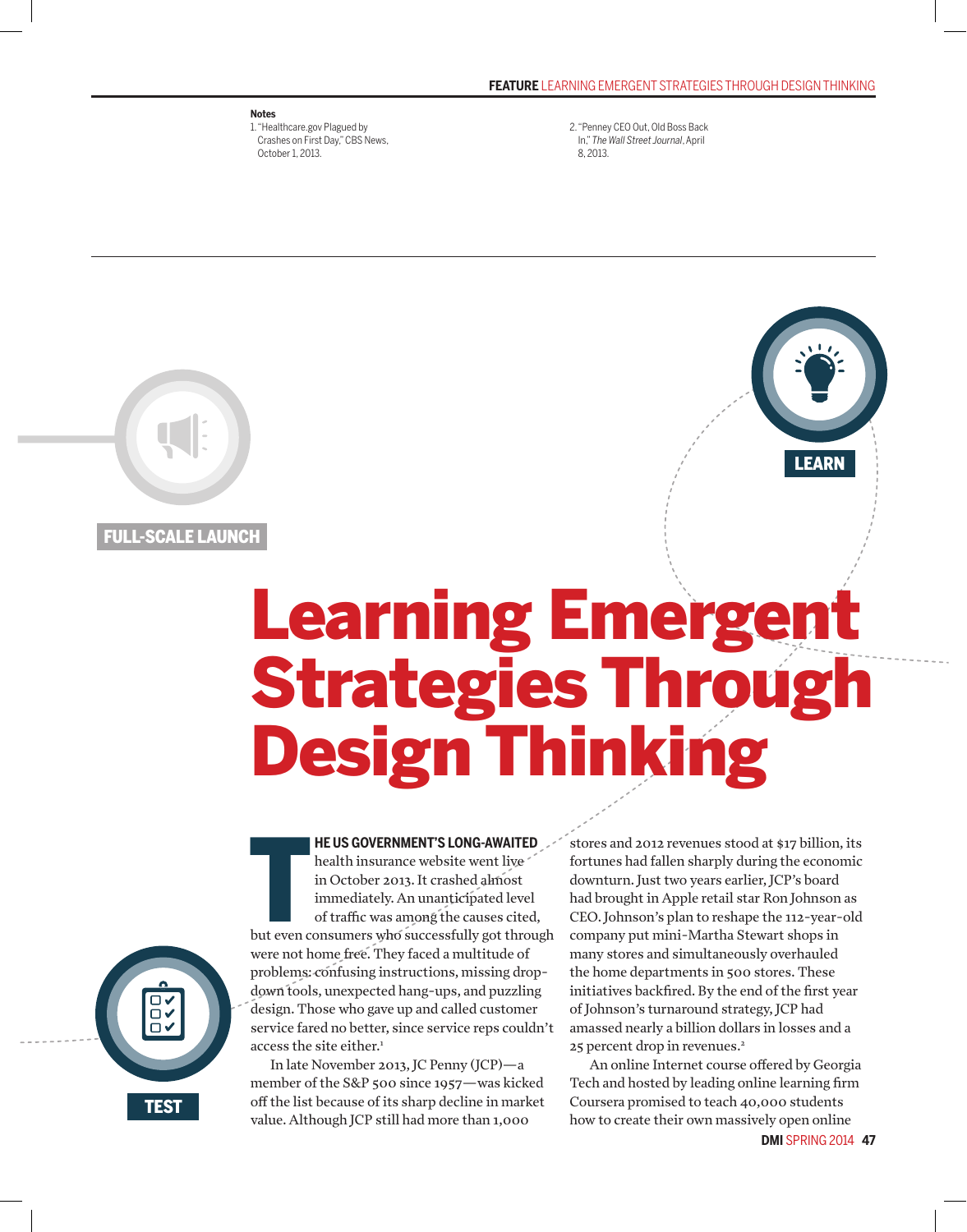#### **Notes**

3. "Crash Sinks Course on Online Teaching," *The Wall Street Journal*, February 4, 2013.

course. Participants were asked to sign up using Google Docs. Unfortunately, course planners had overlooked a small but important detail—Google Docs allowed only 50 people to edit a document at one time. Georgia Tech's site crashed as large numbers of students tried to use it.3

These three failures—a health insurance website, a brick and mortar retail makeover, and an online course—seem unrelated. But they have one thing in common. Each followed a traditional analytical strategy we describe as analyze > predict › plan › full-scale launch. These three cases, like all change or innovation projects, involved significant uncertainty. The analytical approach, based on the logic of predictability, inspires confidence that the uncertainty that is present has been minimized, if not mastered.

This traditional approach follows a typical pattern. "Big hairy audacious goals" are announced with great fanfare. The uncertain future is then examined through environmental scanning

(with tools such as SWOT, STEP, and value chain analysis). Future outcomes—that is, unit sales, revenues, costs, IRR, milestones to be met, and so on—are forecasted using historic data and collective judgments. From these forecasts, key performance indicators and milestones are set and budgets are allocated. The great leap into the future is made. If project performance fails to meet projections or reach milestones, money and energy is spent getting the project back on to its anticipated trajectory. If that doesn't work, heads may roll.

This familiar approach to strategic change and project management—the analytical strategy—makes several assumptions: (a) all process and outcome variables are known and can be accounted for *ex ante;* (b) data from past projects can be used to predict the process and outcome of this new one; (c) some deviations from projections can be accommodated through managerial judgment; and (d) failure is not an

option. Most large firms, governments, and institutions use an analytical strategy and make those assumptions as they move into the future.

Regrettably, such assumptions are seldom valid in projects that involve radical innovation and complex change,which, almost by definition, venture into uncharted territory. Project teams must deal with both *known* unknowns and *unknown* unknowns. Known unknowns are the uncertainties we acknowledge but whose dimensions are obscure. For example, we know that people would benefit from a new and improved tablet computer, but we haven't been able to determine how many people and at what price. Unknown unknowns are the uncertainties that no one has even thought

about or has any reason to expect—the ones that will blindside us as we move into the future. Unfortunately, analytical strategies do not account for these hidden variables *ex ante.* So, when there are many unknown variables, predicting outcomes *a priori* is a futile exercise.

#### Emergent strategy **ITERATE**

Seasoned entrepreneurs, innovators, and venture capitalists can teach us a lot about uncertainty and hów best to deal with it. They deal with it all the time. Their approach, however, is different. Instead of following the analyze-act model, they actanalyze through an emergent strategy that follows this general pattern: design **>** build **>** test **>** learn **>** redesign › iterate › launch › scale slow. This approach is in line with design thinking principles such as user research, ideation, prototyping, and iteration, with which many of you readers are familiar.

Devotees of emergent strategy do not tie themselves up only in analysis of historical data (which may have limited, if any, value) and traditional forecasting. They don't tinker with best-case/worst-case projections. Instead, when seasoned entrepreneurs, innovators, and venture capitalists recognize an opportunity, they pursue it through small, calculated steps experiments—observing what happens with each step. They take measured action, learn from

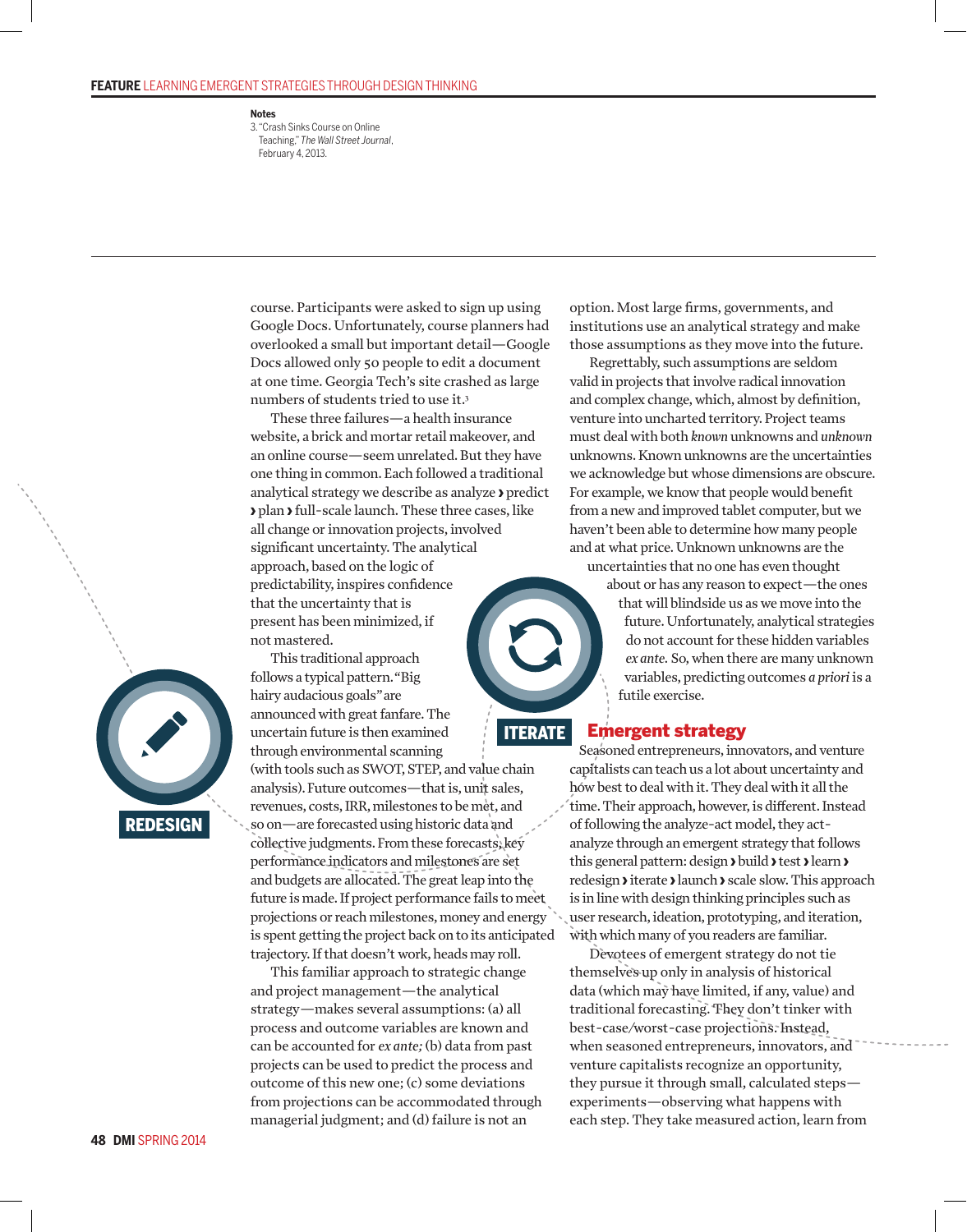4. Henry Mintzberg, "Patterns in Strategy Formation," *Management Science,* vol. 24 (1978), pp. 934-948.

**Each forward step uncovers a previously concealed obstacle and informs the next step. That's an emergent strategy.**

experience, and take more small steps based on what they learned. Like a person entering a dark and unfamiliar room, they probe, learn from what they encounter, and redirect as experience dictates. Each forward step uncovers a previously concealed obstacle and informs the next step. That's an emergent strategy.

Seasoned entrepreneurs, innovators, and venture capitalists make hypotheses and then test them through rapid prototyping and market inquiry. Knowing their initial hypothesis may be no better than an educated guess, they aim to fail fast and fail cheap, uncovering unanticipated problems and discovering data where previously there was none. Every scrap of new data helps them to refine their hypotheses and perfect their concepts and business models. And because emergent strategy is an iterative process, one experiment leads to another, and to another, in each case closing in on a workable solution.

## Emergent strategy and business education

The problem with the analytical strategy is not its

methods, but the highly uncertain situations to which its tools are so often (and inappropriately) applied. Analytical tools can be powerful when applied to appropriate situations—version 3 of a software application or incremental innovations to existing products and technologies; in others, particularly blue-sky projects with substantial uncertainty, they are apt to create a false sense of certainty. Business schools have contributed to this problem through their emphasis on analytical tools training—for example, statistical analysis, discounted cash flow, and internal rate of return. These quantitative tools give people a false sense of certainty in an uncertain world. And so, like an army of hammers in search of nails, newly minted business school grads go looking for opportunities where they can apply the tools they worked so hard to master. People being what they are, they find what they are looking for.

To their credit, business scholars have given us an alternative, or complement, to analytical strategy. Almost 40 years ago, Henry Mintzberg, a Canadian management professor, introduced us to what he labeled *emergent strategy.*<sup>4</sup> Twenty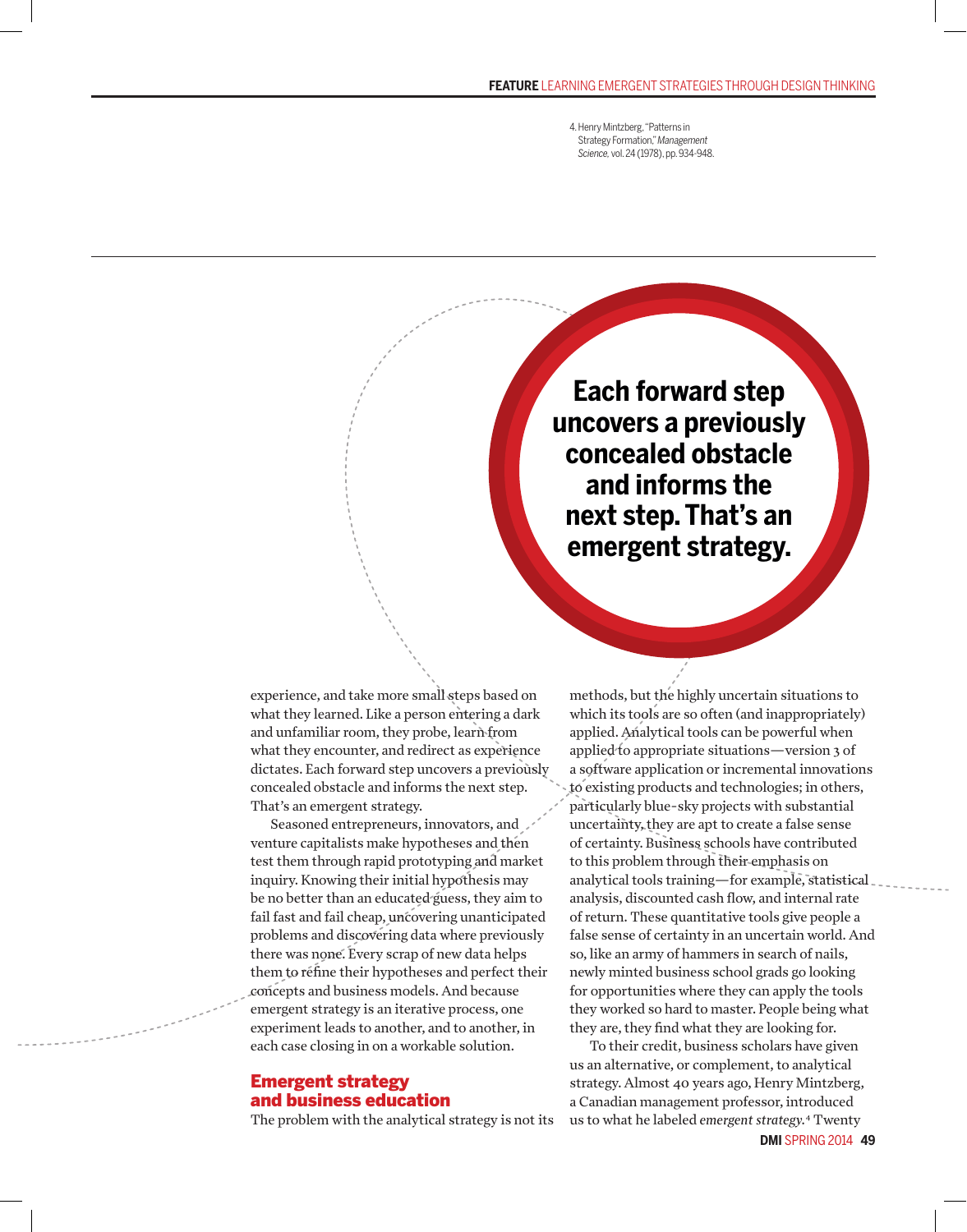#### **Feature** Learning Emergent Strategies Through Design Thinking

#### **Notes**

- 5. Rita McGrath and Ian MacMillan, "Discovery-Driven Planning," *Harvard Business Review*, July-August 1995, pp. 44-54; and *Discovery-Driven Growth* (Boston: Harvard Business School Press, 2009).
- 6. Takeuchi, Hirotaka and Ikujiro Nonaka. 1986 "The New New Product Development Game," *Harvard Business Review,* Jan. 1986, pp. 137-146.
- 7. Eric Ries, *The Lean Start-Up* (New York: Crown Business, 2011).
- 8. Steve Blank and Bob Dorf, *The Start-Up Owner's Manual* (Pescadero, CA: K&S Ranch Press, 2012).
- 9. See Tim Brown, "Design Thinking." *Harvard Business Review,* vol. 86 (2008), pp. 85-92; and Roger L. Martin, *The Design of Business: Why Design Thinking Is the Next Competitive Advantage* (Boston: Harvard Business School Press, 2009).
- 10. Fixson, Sebastian K. and James M. Read. "Creating Innovation Leaders: Why We Need to Blend Business and Design Education." *Design Management Review,* vol. 23 (2012), pp. 4-12.
- 11. Fixson, Sebastian K. "Teaching Innovation Through Interdisciplinary Courses and Programs in Product Design and Development: An Analysis at 16 US Schools." *Creativity and Innovation Management,* vol. 18 (2009) pp. 199-208.

years later, Rita McGrath and Ian MacMillan proposed *discovery-driven planning*, later expanded as *discovery-driven growth.*<sup>5</sup> At about the same time, the world of software engineering gave us a working example of design thinking in *agile product development*, which promotes the notion of growing through rapid loops of testing and iteration of small work packages. The iterative *agile scrum* technique, based on the work of Takeuchi and Nonaka,<sup>6</sup> is distinctly different from the sequential and analytical techniques of the traditional "waterfall" methodology. More recently, the start-up world has given us *lean*  start-up<sup>7</sup> and customer development approaches<sup>8</sup> that encourage us to generate real marketresponse data as early as possible. The design thinking approach familiar to most readers offers similar advice.<sup>9</sup> In addition to striving for deep user understanding and the generation of creative alternatives, design thinking promotes early prototyping and testing as a way of supporting and shaping various solutions.

But while knowledge of methods and tools is necessary, it is often not sufficient. What is also needed is a culture that promotes experimentation and views unsuccessful outcomes not as failures but as learning opportunities. Consider, for example, W.L. Gore. W.L. Gore, the chemical products company that most of us know through its Gore-Tex® high-performance material, demonstrates the preference for experimentation over analyze-act. At Gore, failures made in the pursuit of novel solutions are accepted as valued parts of the innovative process. The company has learned what Thomas Edison learned more than a century earlier that every failed experiment provides useful information. In effect, "We know that this won't work—let's move on to the next alternative."

If applying an emergent strategy approach requires both knowledge about relevant methods and tools and a different mindset, then business schools today should strive to create learning experiences to accomplish both. Owing to its emphasis on entrepreneurial thought and action, Babson College, our institution, has

developed educational offerings on various levels with precisely that goal. We have found that experiential learning—active engagement in reallife situations—is the most effective method for developing emergent strategy skills in students. Two aspects are particularly important for this type of learning.10 The first is teamwork. Success requires the participation of people with different competencies. Trust and psychological safety are essential if team members are to embrace open experimentation and the possibility of failure. Second, the choices of type, scope, and context of a learning project are important. An innovation project should challenge a team to *stretch,* but not present an impossible goal. At the same time, it needs to be sufficiently unspecified to allow teams to work their way through the problem or opportunity.

The following describes briefly a set of examples of how we integrate design thinking into an experiential learning and emergent strategy orientation in our educational programs.

### Learning to negotiate different value systems in interdisciplinary teams

One of the most powerful tools we have for experiential learning in an interdisciplinary setting is our undergraduate course Integrated Product Design.<sup>11</sup> The course brings together students and faculty from three different disciplines and three separate institutions: business (Babson College), engineering (Olin College of Engineering), and industrial design (Massachusetts College of Art and Design). Working in interdisciplinary teams, students experience the process of product development from opportunity recognition to prototype construction to economic and environmental analyses of the proposed solution. Teams learn about users and markets, create novel ideas, and develop and refine prototypes. Faculty members introduce tools and methods through brief lectures, in-class exercises and discussions, and studio-style assignments. Using no more than

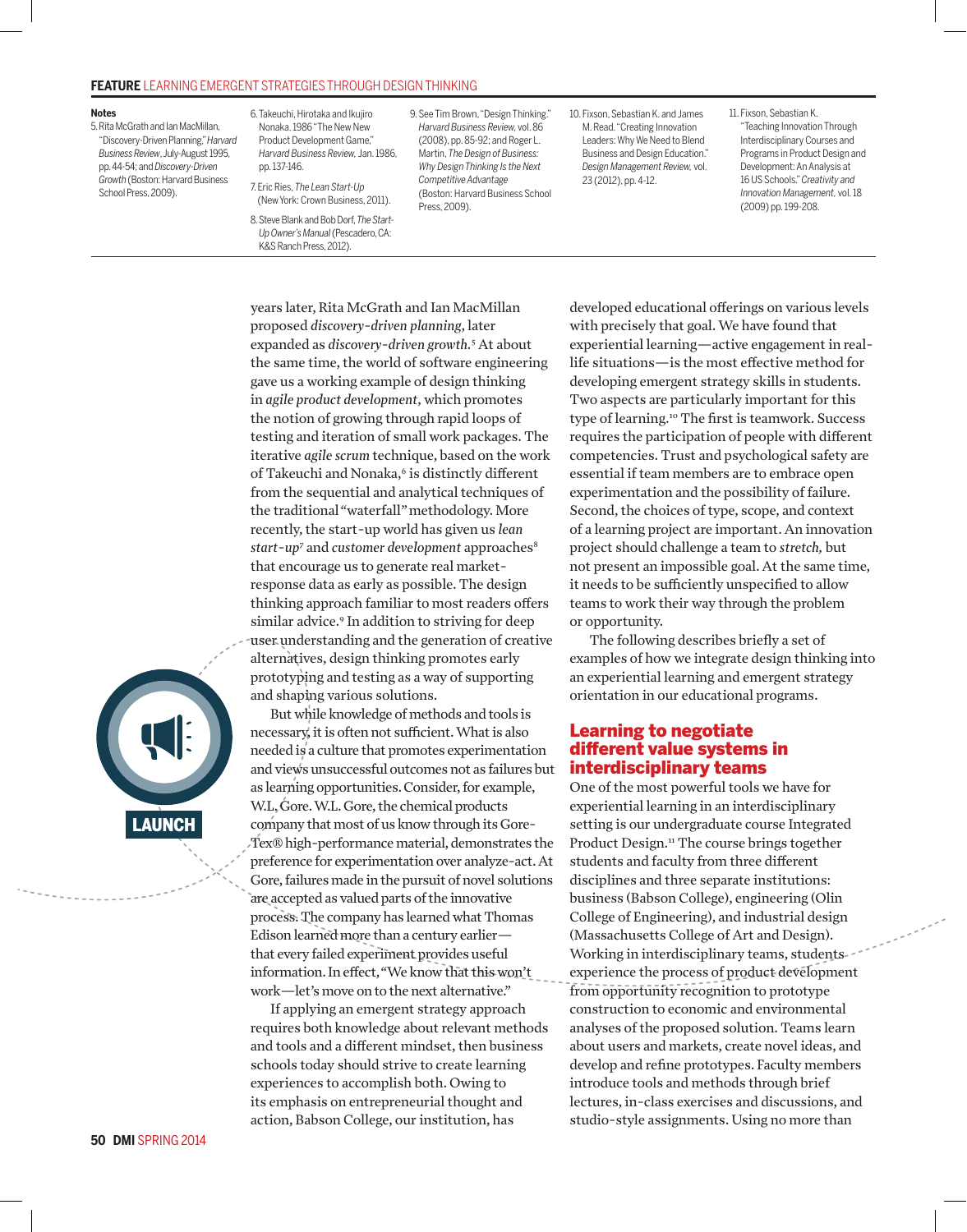#### **Feature** Learning Emergent Strategies Through Design Thinking

12. Seidel, Victor P. and Sebastian K. Fixson. "Adopting Design Thinking in Novice Multidisciplinary Teams: The Application and Limits of Design Methods and Reflexive Practices." *Journal of Product Innovation Management*, vol. 30 (S1) (2013), pp. 19-33.

**If applying an emergent strategy approach requires both knowledge about relevant methods and tools and a different mindset, then business schools today should strive to create learning experiences to accomplish both.**

their modest seed money, student project teams have developed a variety of innovative products, such as new public water fountains, intelligent energy-saving power extension cords, and solutions that prevent traffic accidents involving pedestrians and automobiles. Most recently, the teams designed and developed products to improve the sustainability of private homes; products included solutions to ensure fresh clothes and to reduce water consumption in the shower and when washing dishes.

Throughout the course, testing, experimentation, and learning from failure are experienced as key pieces of the product development cycle. We encourage students to abandon concepts—even entire projects—when testing and experimentation indicate that their project is going nowhere. This process is particularly challenging for teams composed of members who bring different value systems to the project. What one member considers



too risky, another might consider just the start of an exploration. Accordingly, agreeing on a yardstick with which to measure the outcome of an experiment requires substantial and often emotionally charged negotiation. This experience—in the sheltered world of a college course—helps students build the confidence they need to articulate relevant hypotheses, design appropriate tests, and use learning to shape decisions. In fact, research shows that prototyping is related to higher team performance even in cases of novices learning the tools and methods of design thinking.12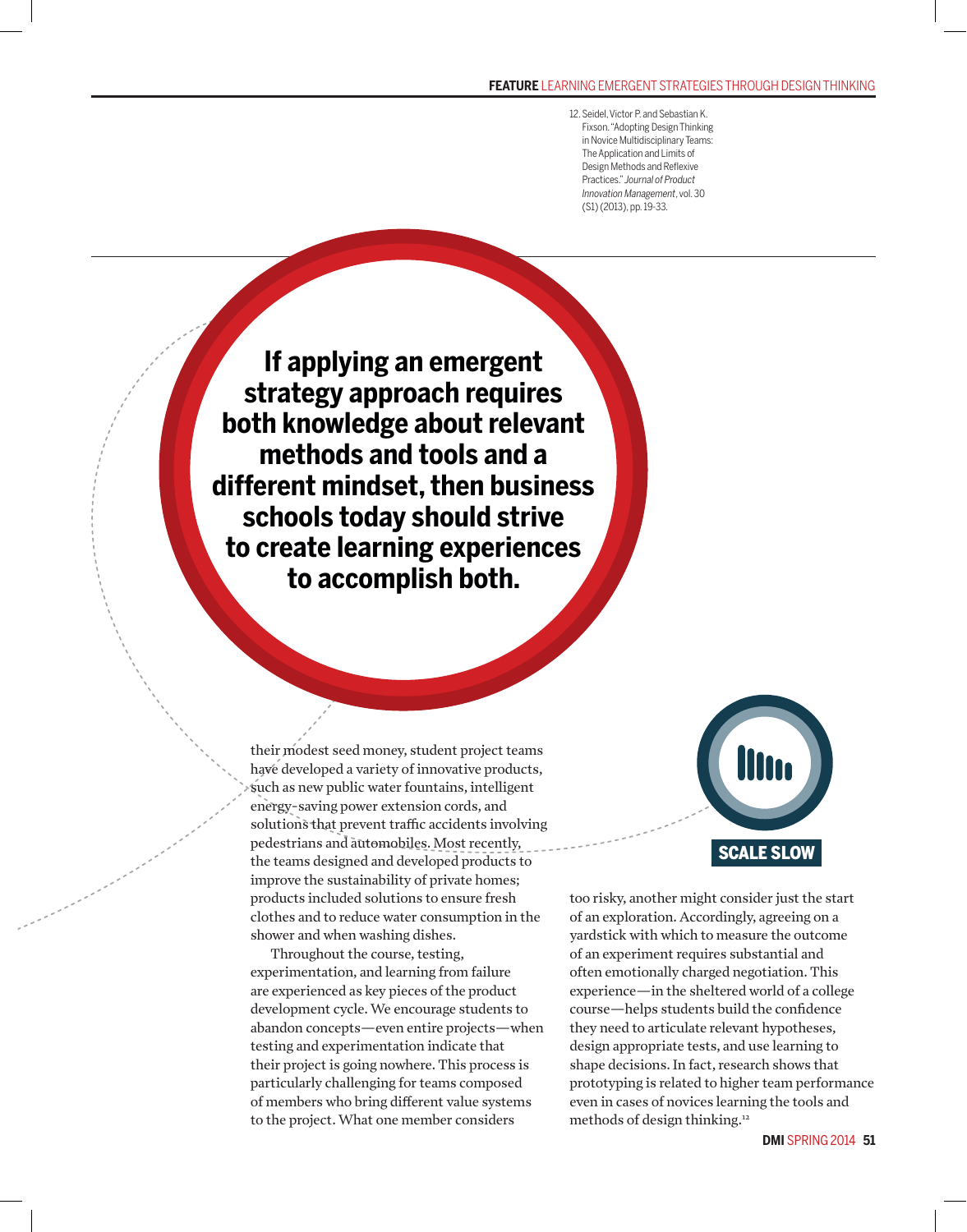**Notes**

13. Brown, *op. cit.* 14. J. H. Wilson and K. Desouza, "Finally: A Majority of Executives Embrace Experimentation," 2010 Harvard Book Review blogpost, online at blogs.hbr.org.

> 15. Developed by Tom Wujec at Autodesk.

# Learning from "unsuccessful" experiments

An example of how we try to improve our students' mental strength so that they can deal with all possible outcomes of experiments comes from Product Design and Development, our MBA elective, which also challenges students to practice design thinking to foster their emergent strategy skills. Working in teams on semesterlong projects, students inevitably reach a point at which they must decide which of several concepts they will select for further development. Earlier versions of this course spent considerable time teaching analytical decision-making tools. We have since shifted our emphasis to the testing procedure itself. Instead of asking for the results of in-depth analyses, we ask students to develop hypotheses and procedures for testing them. The deliverable in these exercises is not the selected concept, but the hypotheses, the data collected, and the learning extracted from that data.

This focus on prototyping and testing product concepts forces students to engage with the uncertainty inherent in novel ideas. Interestingly, more often than not students, like most managers, stubbornly hunt for ways to rescue unworthy projects—the sunk-cost fallacy in full display. As educators, we encourage them to redirect their energy and resources, and apply what they have learned to a more promising project. Again, this approach can create uncomfortable situations for some students when, for example, their team must make a presentation on a project that has fallen short of expectations. But disappointment, and what can be learned from it, is part of every student's education in emergent strategy! IDEO CEO Tim Brown made that point in an article in which he identified the qualities of a design thinker as *empathy, integrative thinking, optimism, experimentalism,* and *collaboration.*13 Experiencing a failure during experimentation and learning from the results, he argued, is an important way to nurture these qualities.

# Learning about how little we know about the unknown unknowns

Emergent strategy is spreading in the corporate world. In a recent Babson Executive Education survey of global executives, 51 percent said that experimentation was their organization's preferred approach to understanding and acting on potential opportunities.14 Scientists and engineers, and especially designers, are generally more comfortable with this logic and practice than their managerial counterparts, many of whom are either unaware of this approach or apprehensive about it. One reason for this behavior is that knowing when to apply emergent strategies requires recognizing existing uncertainty in the first place. Babson Executive Education is working to help executives to develop better sensing skills through games, experiments, simulations, and actionlearning projects.

One simulation we have successfully employed to let managers experience how easy it is to overlook relevant variables is the Spaghetti Game.15 In this simulation game, participant teams face high levels of uncertainty and pursue—often only subconsciously—either an emergent *or* an analytical approach. Teams that pursue an emergent approach—for instance, through rapid prototyping—usually perform better; teams that pursue analytical planning for a longer period of time usually fail in this context.

A few elements of these programs are central to teaching executives how to engage in both emergent and analytical strategies. First, by putting teams into novel situations, we force them to break away from traditional thinking and expose them to different skills. Finding themselves in unfamiliar situations, participants are jolted into alertness and opened to learning. In addition, these simulations and games encourage participants to uncover hidden variables through experimentation, rapid prototyping, and mistakes. In the process, they learn to reflect on what, why, and how failures occur.